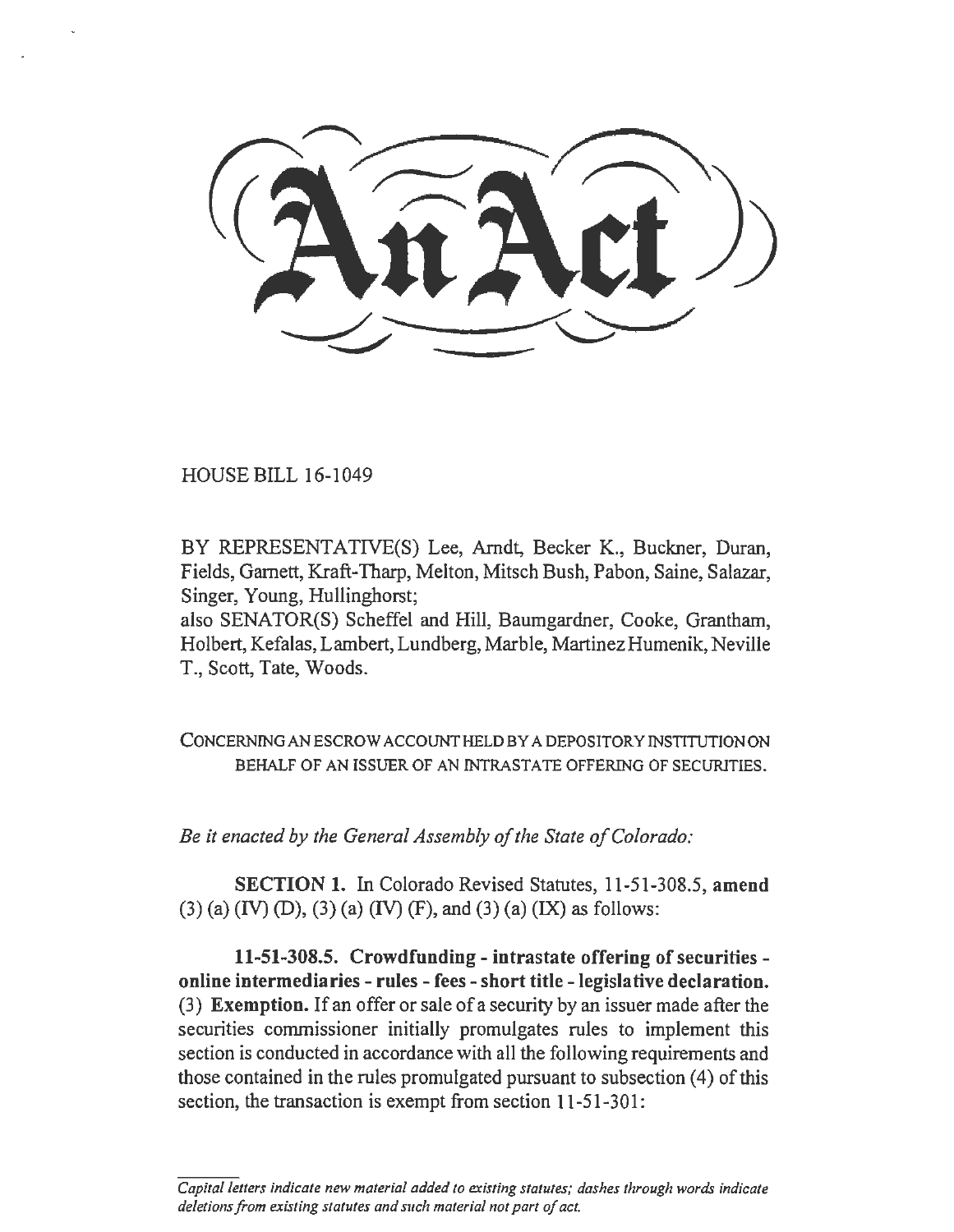(a) The issuer of the security must be a business entity organized pursuant to the laws of Colorado and authorized to do business in Colorado and meet all of the following requirements:

(IV) Unless waived or modified by written consent by the securities commissioner, not less than ten days before the commencement of an offering of securities pursuant to the exemption provided by this section, the issuer must do all the following:

(D) Provide the securities commissioner with a copy of an escrow agreement with a bank, regulated trust company or corporate fiduciary, savings bank, savings and loan association, or credit union DEPOSITORY INSTITUTION authorized to do business in Colorado in which the issuer will deposit the purchaser's funds or cause the purchaser's funds to be deposited and that the issuer may access only as provided in sub-subparagraph (F) of this subparagraph  $(IV)$ . The bank, regulated trust company or corporate fiduciary; savings bank, savings and loan association, or credit union DEPOSITORY INSTITUTION in which the purchaser funds are deposited shall act only at the direction of the party establishing the escrow agreement and does not have any duty or liability, contractual or otherwise, to any purchaser or other person. A purchaser may cancel the purchaser's commitment to invest if the minimum amount established pursuant to sub-subparagraph (F) of this subparagraph (IV) is not raised before the time stated in the escrow agreement.

(F) Establish both a minimum and a maximum offering amount, and deposit all funds raised from purchasers pursuant to the exemption provided by this section into an escrow account established pursuant to sub-subparagraph (D) of this subparagraph (IV); EXCEPT THAT, ONCE THE MINIMUM OFFERING AMOUNT HAS BEEN RAISED AND DEPOSITED IN THE ESCROW ACCOUNT, THE ISSUER MAY TERMINATE THE ESCROW ARRANGEMENT. The minimum established must be not less than one-half of the maximum offering amount. The maximum amount must not exceed the limitations set forth in subparagraph (II) of this paragraph (a). The issuer shall not access the escrow funds until the aggregate funds raised from all purchasers equals or exceeds the minimum amount. The issuer shall use all funds in accordance with representations made to purchasers.

(IX) All payments for purchase of securities offered pursuant to the exemption provided by this section must be directed to and held by the

PAGE 2-HOUSE BILL 16-1049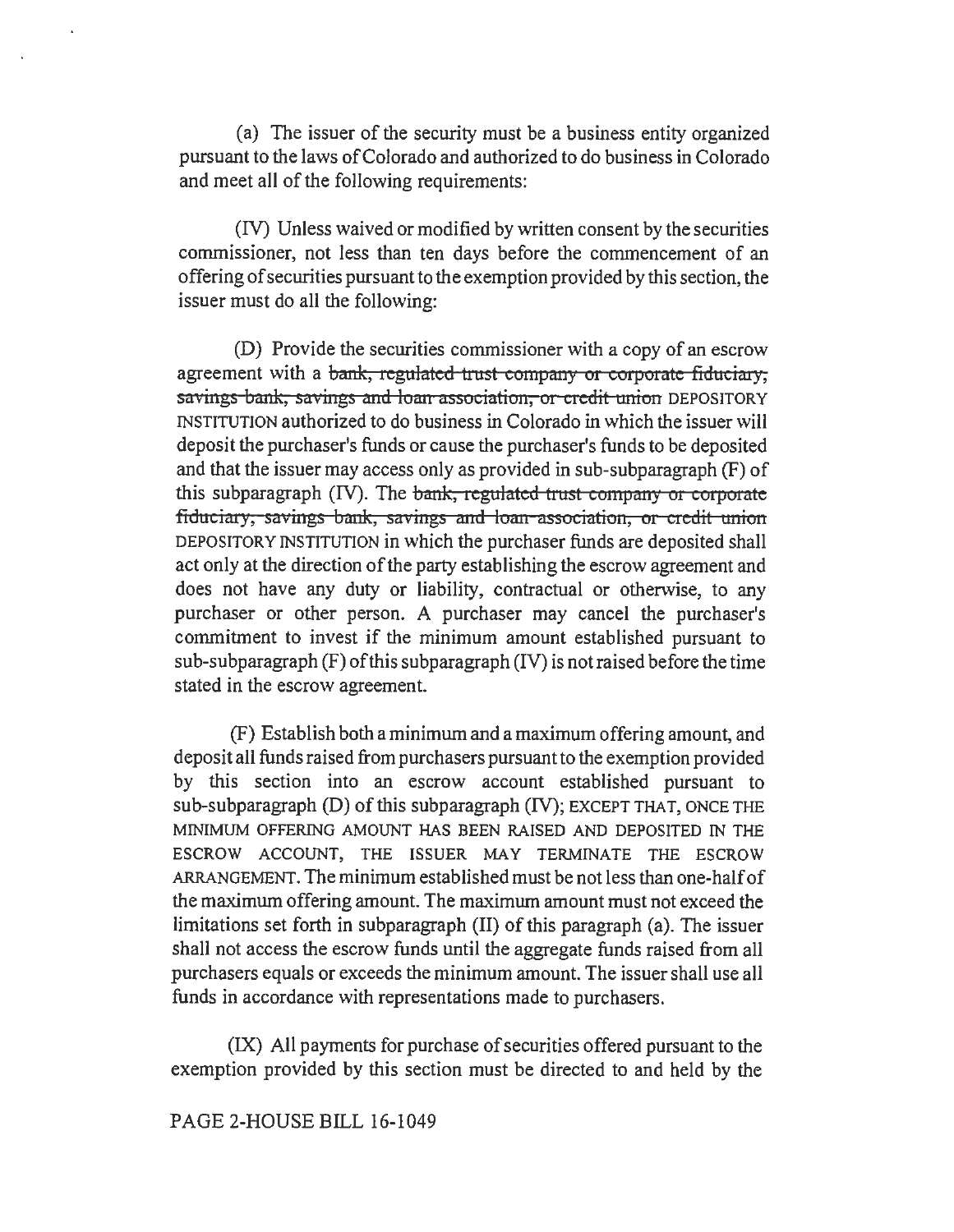financial DEPOSITORY institution specified in sub-subparagraph (D) of subparagraph (IV) of this paragraph (a). The securities commissioner may request from the financial DEPOSITORY institution information necessary to ensure compliance with this section. This information is not a public record and is not available for public inspection.

 $\bar{\mathbf{r}}$ 

SECTION 2. Applicability. This act applies to conduct occurring on or after the effective date of this act.

SECTION 3. Safety clause. The general assembly hereby finds,